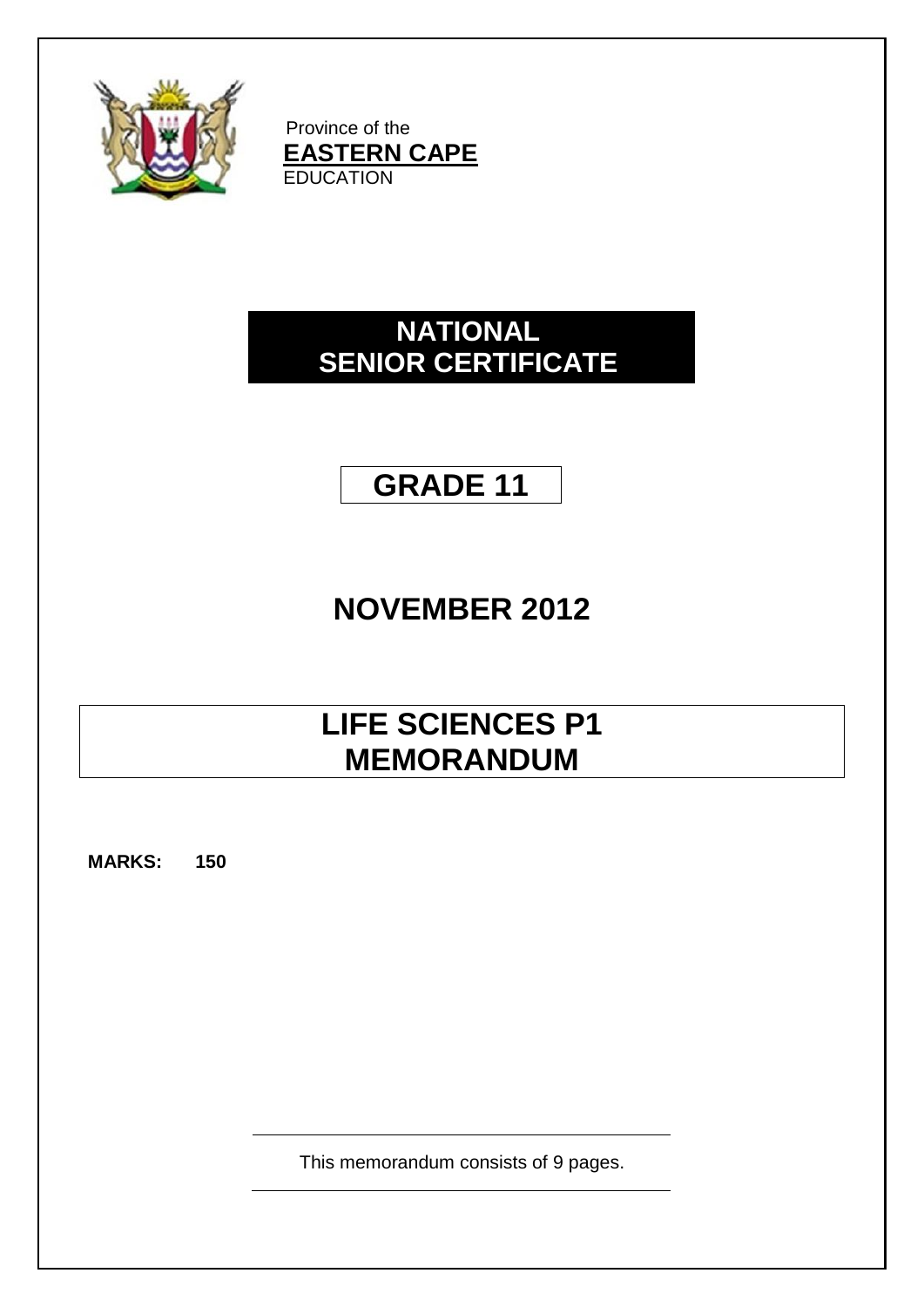## **SECTION A**

|     | <b>QUESTION 1</b>                                                                       |                                                                                                                                                                                                                                           |                                                                                                                                                                                                                                                                                                                                                                                                                         |                         |      |
|-----|-----------------------------------------------------------------------------------------|-------------------------------------------------------------------------------------------------------------------------------------------------------------------------------------------------------------------------------------------|-------------------------------------------------------------------------------------------------------------------------------------------------------------------------------------------------------------------------------------------------------------------------------------------------------------------------------------------------------------------------------------------------------------------------|-------------------------|------|
| 1.1 | 1.1.1<br>1.1.2<br>1.1.3<br>1.1.4<br>1.1.5<br>1.1.6<br>1.1.7<br>1.1.8<br>1.1.9<br>1.1.10 | $D \sqrt{v}$<br>$C \sqrt{2}$<br>A $\sqrt{2}$<br>$C \sqrt{2}$<br>$C \sqrt{v}$<br>A $\sqrt{2}$<br>$C \sqrt{v}$<br>$C \sqrt{2}$<br>$D \sqrt{v}$<br>$\mathsf{B} \sqrt{\sqrt{2}}$                                                              |                                                                                                                                                                                                                                                                                                                                                                                                                         | $(10 \times 2)$         | (20) |
| 1.2 | 1.2.1<br>1.2.2<br>1.2.3<br>1.2.4<br>1.2.5<br>1.2.6<br>1.2.7<br>1.2.8<br>1.2.9           | Osteocytes $\sqrt{ }$<br>Synovial fluid $\sqrt{ }$<br>Chondrin $\sqrt$<br>Tricuspid valve $\sqrt{ }$<br>Hepatic portal vein $\sqrt{ }$<br>Stroke $\sqrt{}$<br>Leukaemia $\sqrt{ }$<br>Systolic pressure $\sqrt{ }$<br>Guttation $\sqrt{}$ |                                                                                                                                                                                                                                                                                                                                                                                                                         | (9x1)                   | (9)  |
| 1.3 | 1.3.1<br>1.3.2<br>1.3.3<br>1.3.4<br>1.3.5<br>1.3.6                                      | B only $\sqrt{v}$<br>B only $\sqrt{v}$<br>None $\sqrt{v}$<br>B only $\sqrt{v}$<br>A only $\sqrt{v}$<br>A only $\sqrt{v}$                                                                                                                  |                                                                                                                                                                                                                                                                                                                                                                                                                         | $(6 \times 2)$          | (12) |
| 1.4 | 1.4.1                                                                                   | Diagram 1 = Angioplasty $\sqrt{ }$<br>Diagram 2 = Bypass surgery $\sqrt{ }$<br>Diagram 3 = Dialysis $\sqrt{ }$                                                                                                                            | Diagram 4 = Insertion of a pace-maker $\sqrt{ }$                                                                                                                                                                                                                                                                                                                                                                        |                         | (4)  |
|     | 1.4.2                                                                                   |                                                                                                                                                                                                                                           | Diagram 1 = Coronary thrombosis/coronary embolism $\sqrt{ }$<br>Diagram $2 =$ to by-pass the portion of coronary artery that is<br>blocked $\sqrt{}$<br>Diagram 3 = to remove waste products from the bloodstream $\sqrt{ }$ if<br>the kidneys are failed to perform their function.<br>(Kidney failure)<br>Diagram 4 = to rectify an irregular heartbeat $\sqrt{ }$ caused by a faulty<br>SA node in the right atrium. |                         | (4)  |
|     | 1.4.3                                                                                   | A kidney transplant $\sqrt{ }$                                                                                                                                                                                                            |                                                                                                                                                                                                                                                                                                                                                                                                                         |                         | (1)  |
|     |                                                                                         |                                                                                                                                                                                                                                           |                                                                                                                                                                                                                                                                                                                                                                                                                         | <b>TOTAL SECTION A:</b> | 50   |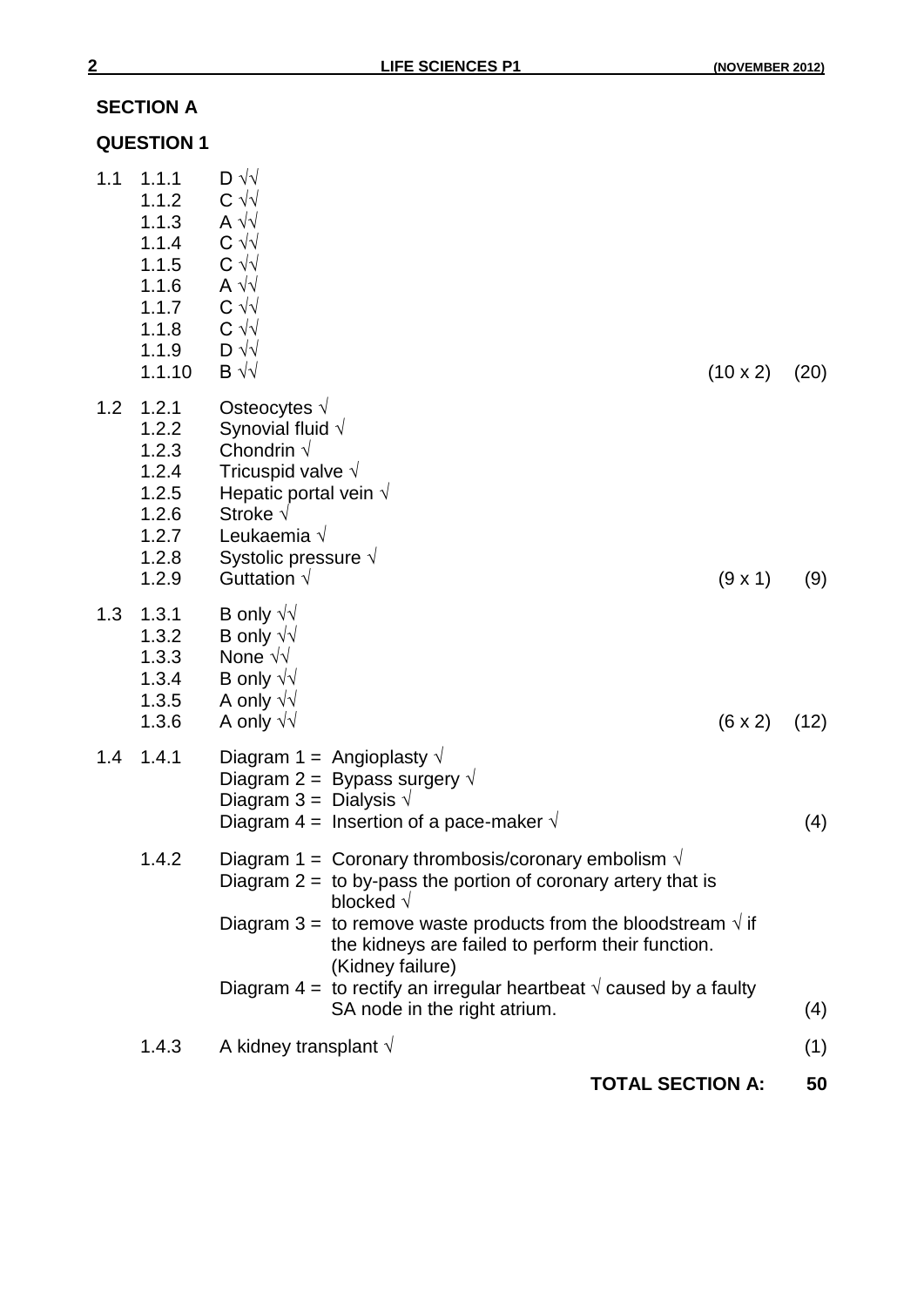#### **SECTION B**

#### **QUESTION 2**

2.1 2.1.1 Xylem tissues are responsible for the upward transport of water in plants. **√ OR**

> Xylem tissues are not responsible for the upward transport of water  $\blacksquare$  in plants.  $\sqrt{ }$  (1)

- 2.1.2  $\bullet$  Use a freshly picked leafy plant with the roots intact.  $\sqrt{ }$ 
	- Always use a young plant with soft tissue. **√**
	- A retort stand should be used to support the plant body. **√**
	- Eosin or ink to be used as indicator. **√**
	- Relevant apparatus such as a microscope, slide, cover slip, surgical blade etc. should be arranged in advance. **√**
	- Apparatus should be placed in sunny position. **√**
	- Any other relevant answers. **√** (Any 2 x 1) (2)
- 2.1.3 The learner has used a dicotyledonous plant, **√** because:
	- the leaves shows net venation  $\sqrt{ }$
	- the plant has a taproot system **√** (3)
- 2.1.4 Eosin is used as a tracer stain **√** (1)
- 2.1.5 Xylem tissue **√** (1)
- 2.1.6 Diagram 1 = Part labelled B  $\sqrt{ }$ Diagram 2 = Part labelled A  $\sqrt{ }$  (2)

| 2.1.7 | <b>Dicotyledonous stem</b>                | <b>Dicotyledonous root</b>           |
|-------|-------------------------------------------|--------------------------------------|
|       | 1. The xylem and phloem are               | 1. Xylem and phloem occur in         |
|       | in vascular bundles $\sqrt{}$             | a central stele $\sqrt{ }$           |
|       | 2. Xylem and phloem are                   | 2. The xylem alternates with         |
|       | arranged along the same<br>radius $\sqrt$ | the phloem $\sqrt{ }$                |
|       | 3. The endodermis is absent               | 3. A clearly defined                 |
|       | or not clearly visible $\sqrt{ }$         | endodermis is present $\sqrt{ }$     |
|       | No root hairs visible $\sqrt{ }$          | 4. Root hairs are present $\sqrt{ }$ |

(Any  $3 \times 2$ ) + 1 mark for the tabular column (7)

- 2.1.8 Xylem tissues **√** are responsible for the upward movement of water in both roots and stems.**√** (2)
- 2.2 2.2.1 Rhinoceros **√** (1) 2.2.2 Illegal Poaching **√** (1) 2.2.3 Horn (Rhino-horn) **√** (1) 2.2.4 Elephants are poached for their tusks / Lions are killed illegally for their bones.  $\sqrt{ }$  (1)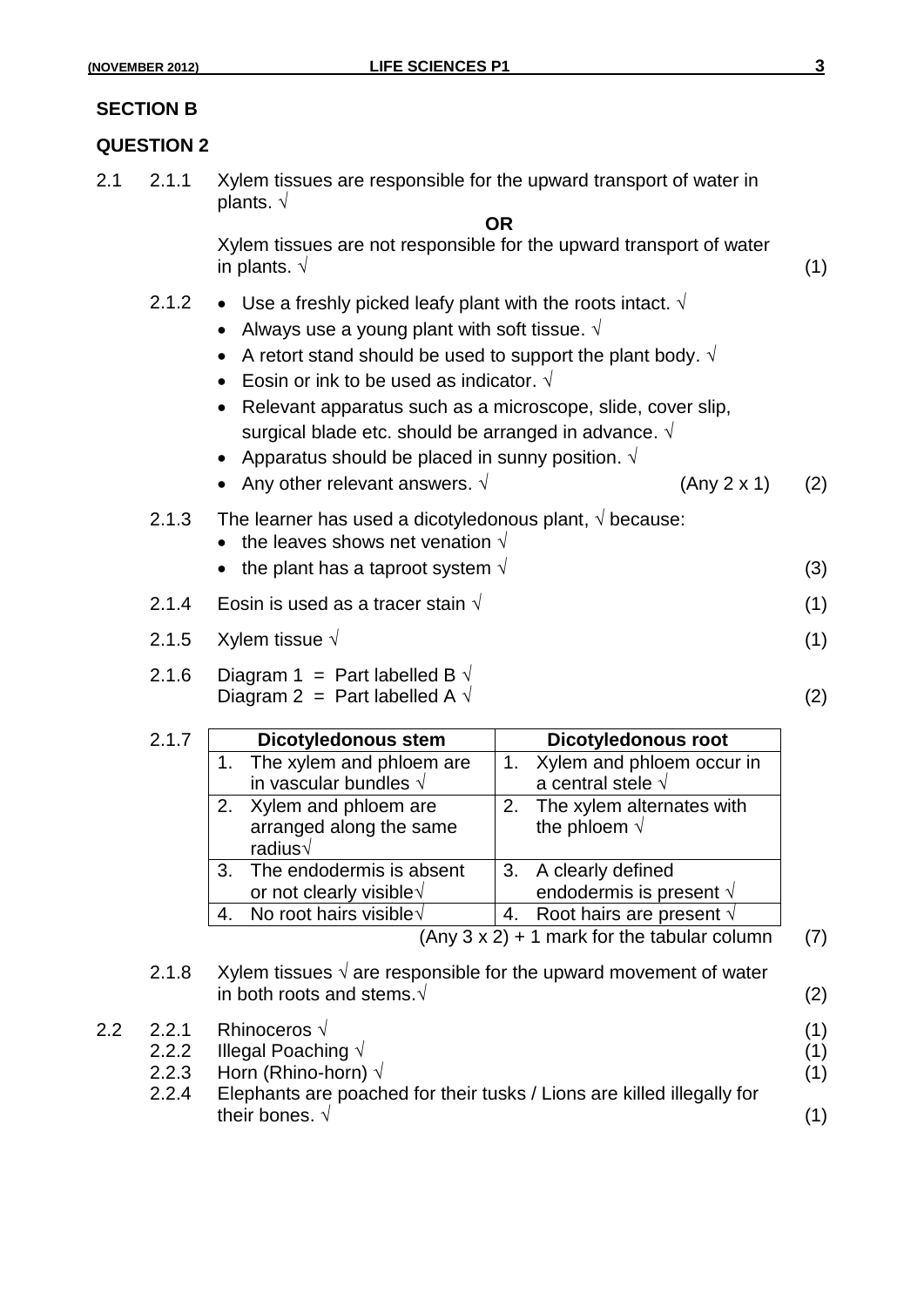$(1)$ 

| 2.2.5 |    | <b>Culling</b>                                                                                           |    | <b>Poaching</b>                                       |
|-------|----|----------------------------------------------------------------------------------------------------------|----|-------------------------------------------------------|
|       |    | A legitimate activity $\sqrt{ }$                                                                         | 1. | Illegal activity $\sqrt{ }$                           |
|       |    | 2. Performed with the aim of<br>controlling the size of<br>population of a certain<br>species $\sqrt{ }$ | 2. | Performed with the aim of<br>making profit $\sqrt{ }$ |
|       |    | 3. Performed under controlled<br>environment $\sqrt{ }$                                                  | 3. | Random indiscriminate<br>killing $\sqrt{}$            |
|       | 4. | Responsible for sustainable<br>management of scarce<br>resources for all species $\sqrt{ }$              | 4. | Can lead to extinction of<br>species $\sqrt{ }$       |
|       |    |                                                                                                          |    |                                                       |

- 2.3 2.3.1 There is a steady increase in global air temperature.  $\sqrt{7}$  Drastic upward temperature variation from the normal or standard global air temperature.  $\sqrt{2\pi}$  (Any 1 x 1) (1)
	- 2.3.2 Global warming **√** (1)
	- 2.3.3 Deforestation **√**
		- Excessive use of fossil fuel. **√**
		- Green gas emissions from industries. **√**
		- Release of methane gas from decomposition of organic matter. **√**
		- Release of chloro-fluro carbons from industries **√**
		- Release of carbon dioxide from burning forests, coal-based power stations, industries. etc. **√** (Any 2 x 1) (2)
	- 2.3.4 Melting of polar ice caps **√**
		- Coastal flooding **√**
		- Climate change **√**
		- Reduced crop production **√**
		- Reduced biodiversity **√** (Any 2 x 1) (2)
			- - **[30]**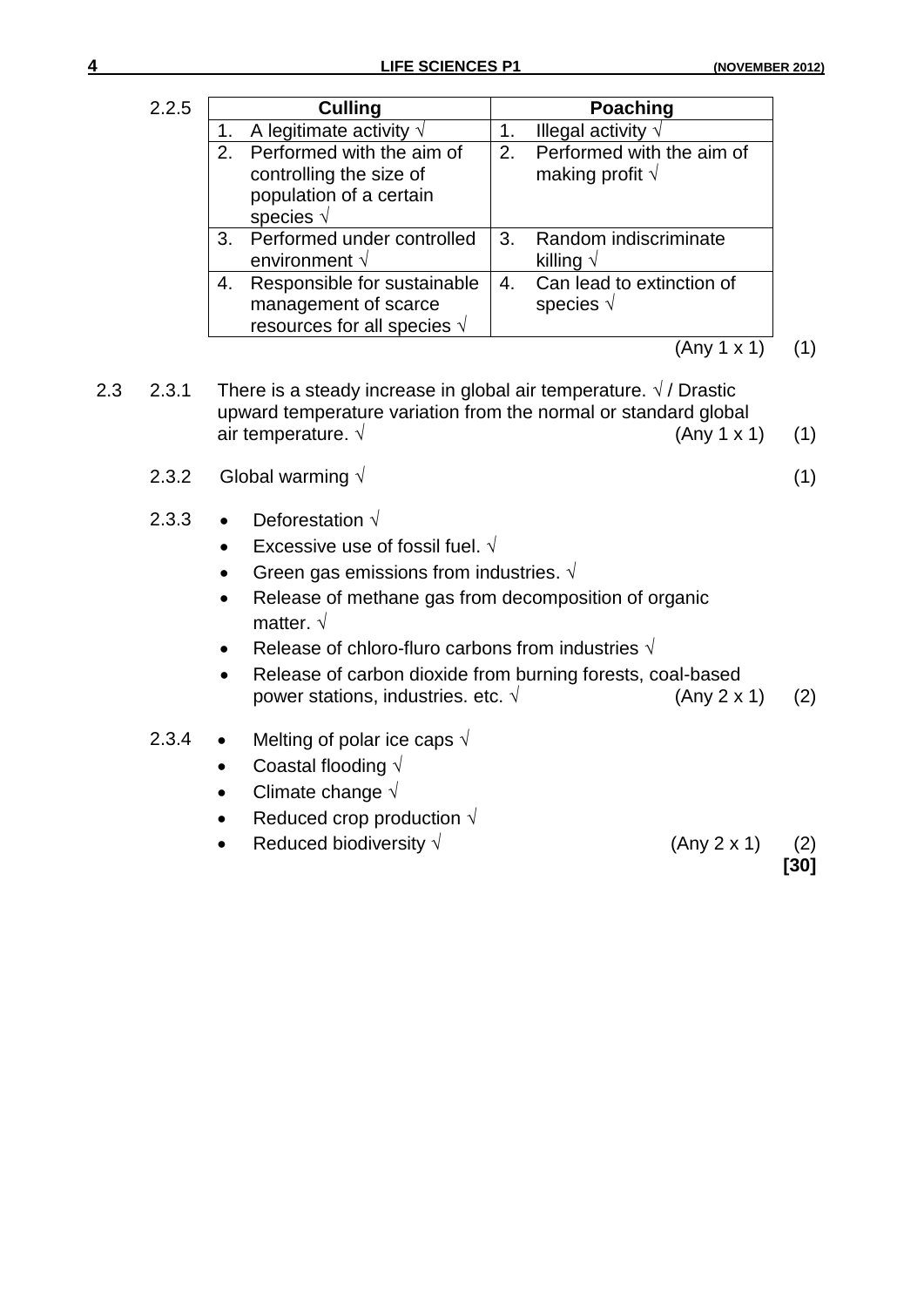## **QUESTION 3**

| 3.1 | 3.1.1 | Indians $\sqrt{ }$                                                                                                                                                                                                                                                                                                                                                                                                                                                                                                                                                                                                                                                                                                                                                                                                                                                                                                                                                                                                                                                                                                                                                                                                     | (1)        |
|-----|-------|------------------------------------------------------------------------------------------------------------------------------------------------------------------------------------------------------------------------------------------------------------------------------------------------------------------------------------------------------------------------------------------------------------------------------------------------------------------------------------------------------------------------------------------------------------------------------------------------------------------------------------------------------------------------------------------------------------------------------------------------------------------------------------------------------------------------------------------------------------------------------------------------------------------------------------------------------------------------------------------------------------------------------------------------------------------------------------------------------------------------------------------------------------------------------------------------------------------------|------------|
|     | 3.1.2 | Heredity: $\sqrt{}$ People with a family history of heart disease.<br>Age: $\sqrt{P}$ Persons who are over 40 are more likely to suffer from<br>heart disease than younger persons.<br>Gender: $\sqrt{ }$ Males are more likely to suffer form heart diseases<br>than females.<br>Smoking: $\sqrt{}$ Increases the chances of heart attacks.<br>Cholesterol: $\sqrt{}$ High cholesterol likely to cause heart diseases.<br>Lack of exercise: $\sqrt{}$ Increases the probability of heart diseases.<br>Hypertension (High blood pressure): $\sqrt{ }$ Stress, $\sqrt{ }$ diabetics, $\sqrt{ }$<br>$\bullet$<br>obesity $\sqrt{}$ These factors increase the probability of heart diseases.<br>(Any 2 x1)                                                                                                                                                                                                                                                                                                                                                                                                                                                                                                               | (2)        |
|     | 3.1.3 | African/black population $\sqrt{}$                                                                                                                                                                                                                                                                                                                                                                                                                                                                                                                                                                                                                                                                                                                                                                                                                                                                                                                                                                                                                                                                                                                                                                                     | (1)        |
|     | 3.1.4 | Cardiac muscle. $\sqrt{}$ Damage is caused by the lack of oxygen and<br>nutrient supply to the cardiac muscle. $\sqrt{ }$                                                                                                                                                                                                                                                                                                                                                                                                                                                                                                                                                                                                                                                                                                                                                                                                                                                                                                                                                                                                                                                                                              | (2)        |
| 3.2 | 3.2.1 | Algal bloom $\sqrt$                                                                                                                                                                                                                                                                                                                                                                                                                                                                                                                                                                                                                                                                                                                                                                                                                                                                                                                                                                                                                                                                                                                                                                                                    | (1)        |
|     | 3.2.2 | Eutrophication $\sqrt{ }$                                                                                                                                                                                                                                                                                                                                                                                                                                                                                                                                                                                                                                                                                                                                                                                                                                                                                                                                                                                                                                                                                                                                                                                              | (1)        |
|     | 3.2.3 | (a)<br>Natural run-off of nutrients from the soil and weathering of<br>$\bullet$<br>rocks $\sqrt{ }$<br>Run-off of inorganic fertiliser (containing nitrates and<br>phosphates). $\sqrt{ }$<br>Run-off manure from farms (containing nitrates, phosphates<br>and ammonia. $\sqrt{ }$<br>Run-off from erosion (following mining, construction work or<br>poor land use). $\sqrt{ }$<br>Discharge of detergents (containing phosphates) $\sqrt{ }$<br>Discharge of partially treated sewage (containing nitrates and<br>phosphates). $\sqrt{ }$<br>(Any 2 x 1)<br>(b)<br>• Increase in plant and animal biomass. $\sqrt{ }$<br>• Increase in growth of rooted plants, $\sqrt{e}$ e.g. reeds.<br>• Increase in turbidity(cloudiness) of water $\sqrt{ }$<br>Decrease in species diversity $\sqrt{}$<br>• Change in dominant species $\sqrt{ }$<br>Increase in the frequency of algal bloom. $\sqrt{ }$<br>• An over-abundance of algae can choke a body of water such<br>as a river and clog irrigation pipes. $\sqrt{ }$<br>Lack of photosynthesis of water plants. $\sqrt{ }$<br>• Lack of oxygen $\sqrt{ }$ due to many bacteria in water that absorb<br>oxygen for the decomposition of organic material. (Any 3 x 1) | (2)<br>(3) |
| 3.3 |       | 3.3.1 A – Ileum $\sqrt{ }$<br>$D -$ Ischium $\sqrt{ }$                                                                                                                                                                                                                                                                                                                                                                                                                                                                                                                                                                                                                                                                                                                                                                                                                                                                                                                                                                                                                                                                                                                                                                 | (2)        |
|     | 3.3.2 | $B -$ Immovable/fixed joint $\sqrt{}$<br>C – Ball and Socket joint / synovial joint $\sqrt{ }$                                                                                                                                                                                                                                                                                                                                                                                                                                                                                                                                                                                                                                                                                                                                                                                                                                                                                                                                                                                                                                                                                                                         | (2)        |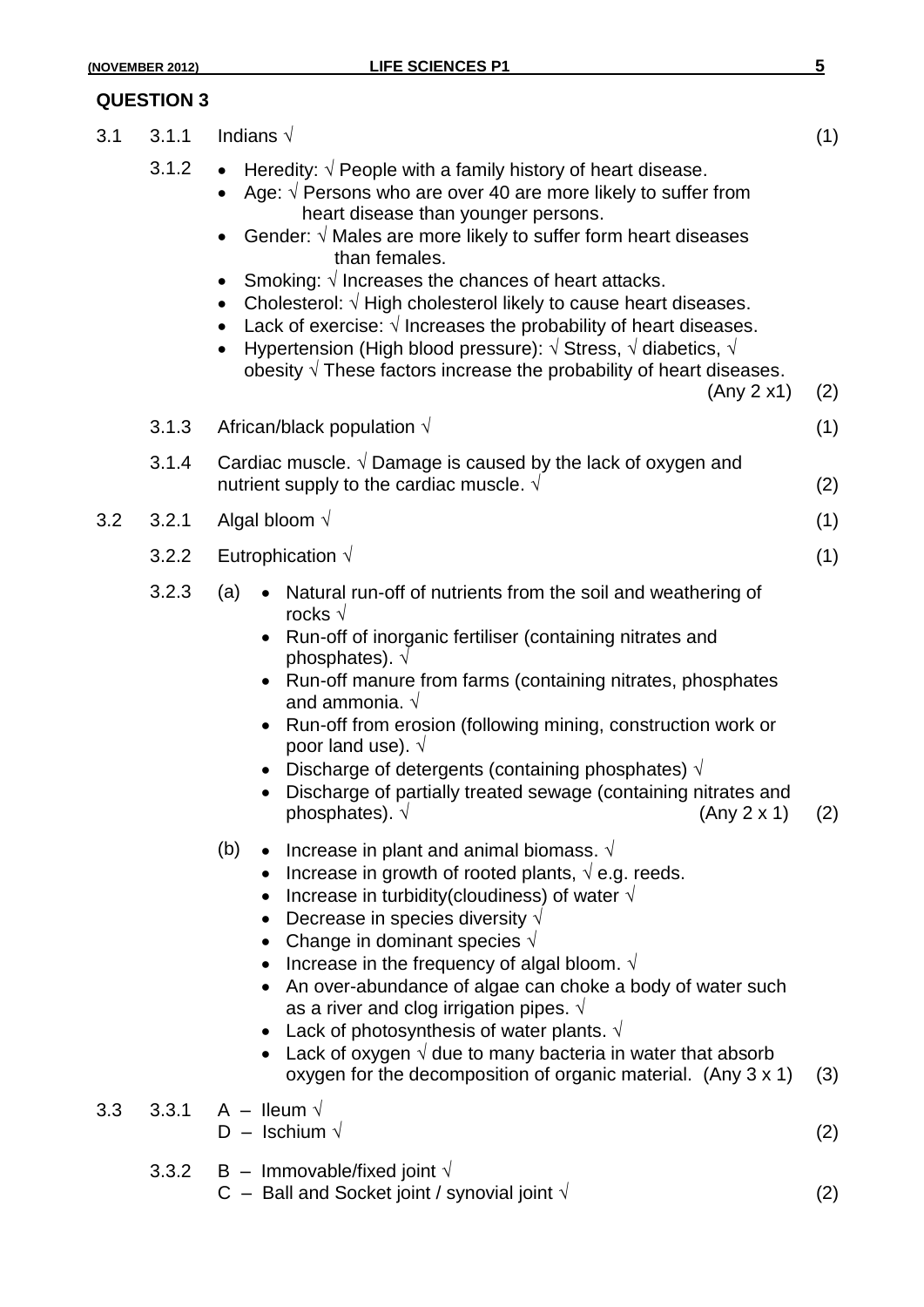| <b>LIFE SCIENCES P1</b><br>(NOVEMBER 2012)                                                                                                                                                                                                                                                                                                                                                                                                                                                                                                                                                                                                                                                                                                                                                                                                                                                                                                                                                                                                                                                                                                                                                                                                                                                                                                                                                                                                                                                                                                                                                                                                                                                                                                         |             |
|----------------------------------------------------------------------------------------------------------------------------------------------------------------------------------------------------------------------------------------------------------------------------------------------------------------------------------------------------------------------------------------------------------------------------------------------------------------------------------------------------------------------------------------------------------------------------------------------------------------------------------------------------------------------------------------------------------------------------------------------------------------------------------------------------------------------------------------------------------------------------------------------------------------------------------------------------------------------------------------------------------------------------------------------------------------------------------------------------------------------------------------------------------------------------------------------------------------------------------------------------------------------------------------------------------------------------------------------------------------------------------------------------------------------------------------------------------------------------------------------------------------------------------------------------------------------------------------------------------------------------------------------------------------------------------------------------------------------------------------------------|-------------|
| The cavity/socket (acetabulum) at C is deeper $\sqrt{ }$ than the cavity/socket<br>3.3.3<br>(the glenoid cavity) in the scapula of the pectoral girdle.                                                                                                                                                                                                                                                                                                                                                                                                                                                                                                                                                                                                                                                                                                                                                                                                                                                                                                                                                                                                                                                                                                                                                                                                                                                                                                                                                                                                                                                                                                                                                                                            | (1)         |
| Osteoporosis $\sqrt{ }$<br>3.3.4<br>(a)<br>Loss of calcium from the bones due to reduced calcium intake. $\sqrt{ }$<br>(b)                                                                                                                                                                                                                                                                                                                                                                                                                                                                                                                                                                                                                                                                                                                                                                                                                                                                                                                                                                                                                                                                                                                                                                                                                                                                                                                                                                                                                                                                                                                                                                                                                         | (1)<br>(1)  |
| 3.4.1<br>Pelargoium sidoides                                                                                                                                                                                                                                                                                                                                                                                                                                                                                                                                                                                                                                                                                                                                                                                                                                                                                                                                                                                                                                                                                                                                                                                                                                                                                                                                                                                                                                                                                                                                                                                                                                                                                                                       | (1)         |
| Common coughs and colds, $\sqrt{ }$ respiratory tract infections, $\sqrt{ }$ TB, $\sqrt{ }$<br>3.4.2<br>various bacterial and viral infections. $\sqrt{ }$<br>(Any 2 x 1)                                                                                                                                                                                                                                                                                                                                                                                                                                                                                                                                                                                                                                                                                                                                                                                                                                                                                                                                                                                                                                                                                                                                                                                                                                                                                                                                                                                                                                                                                                                                                                          | (2)         |
| Root $\sqrt{ }$<br>3.4.3                                                                                                                                                                                                                                                                                                                                                                                                                                                                                                                                                                                                                                                                                                                                                                                                                                                                                                                                                                                                                                                                                                                                                                                                                                                                                                                                                                                                                                                                                                                                                                                                                                                                                                                           | (1)         |
| 3.4.4<br>The local custodians and beneficiaries are paid ridiculously low prices in<br>return for the indigenous knowledge and resources. $\sqrt{\ }$ The company<br>exploits the local resources with the aim of making maximum profits for<br>themselves. $\sqrt{ }$                                                                                                                                                                                                                                                                                                                                                                                                                                                                                                                                                                                                                                                                                                                                                                                                                                                                                                                                                                                                                                                                                                                                                                                                                                                                                                                                                                                                                                                                             | (2)         |
| 3.4.5<br>• According to the official report, over an eight-year period, more than<br>330 million plants were uprooted. $\sqrt{ }$<br>In Grahamstown, some 14 000 hectares of land have been stripped<br>of pelargonium through illegal or unsustainable wild harvesting. $\sqrt{ }$                                                                                                                                                                                                                                                                                                                                                                                                                                                                                                                                                                                                                                                                                                                                                                                                                                                                                                                                                                                                                                                                                                                                                                                                                                                                                                                                                                                                                                                                | (2)         |
| 3.4.6<br>The medicinal plants should be cultivated and sold to users to take<br>pressure off wild stocks. $\sqrt{}$<br>Traditional healers should be encouraged to grow their own<br>plants. $\sqrt{ }$<br>Research on the sustainable harvesting of medicinal plants will help<br>both conservationists and resource users develop proper<br>management guidelines for the collection of these species. $\sqrt{ }$<br>Conduct awareness campaigns to educate the general public<br>regarding the sustainable use of medicinal plants. $\sqrt{ }$<br>• Attention should be given to develop skills in various fields and<br>create job opportunities for gatherers to reduce over-dependency on<br>medicinal plants as a source of income. $\sqrt{ }$<br>Traditional practitioners should be given training on the sustainable<br>use of the plants. $\sqrt{ }$<br>Some of the pharmaceutical medicines are made from traditional<br>medicinal plants. Therefore, those pharmaceutical medicines should<br>be given the same name as the medicinal plant from which the<br>ingredients are taken to manufacture them. This will enable people<br>to identify them and this might take the pressure of wild supplies. $\sqrt{ }$<br>Only the parts of the plants that are required should be harvested<br>rather than removing the whole plant. This enables the plants to re-<br>grow and to flower before they are again harvested. $\sqrt{ }$<br>Craft legislation that regulates, monitors and set limits on the wild<br>harvest of medicinal plants from a given area. $\sqrt{ }$<br>Fruits or seeds of these plants should be collected and distributed to<br>increase the number of plants in the harvesting area. $\sqrt{ }$<br>(Any 2 x 1) | (2)<br>[30] |
|                                                                                                                                                                                                                                                                                                                                                                                                                                                                                                                                                                                                                                                                                                                                                                                                                                                                                                                                                                                                                                                                                                                                                                                                                                                                                                                                                                                                                                                                                                                                                                                                                                                                                                                                                    |             |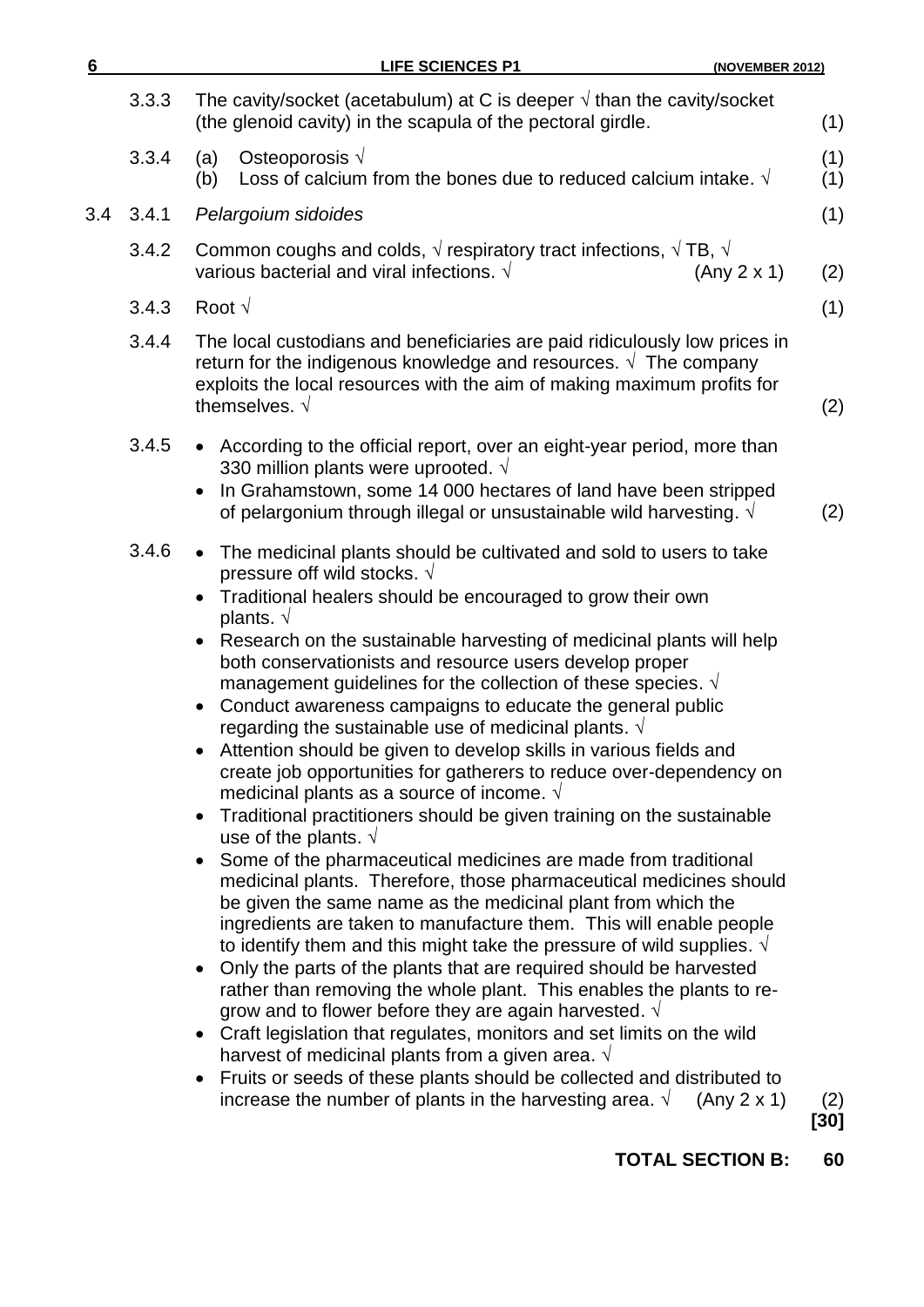#### **SECTION C**

### **QUESTION 4**



4.1.1 Yard trimmings =  $\frac{13.4}{100}$  × Food scraps =  $\frac{13.9}{100}$  × Paper and Paper board =  $\frac{20.5}{100}$  × Plastics =  $\frac{12.4}{100}$  × Metals =  $\frac{9}{100}$  × Rubber, Leather, Textile =  $\frac{8.4}{100}$  × Wood =  $\frac{6.4}{100}$  × Glass =  $\frac{4,6}{100}$  × Other =  $\frac{3.4}{100}$   $\times$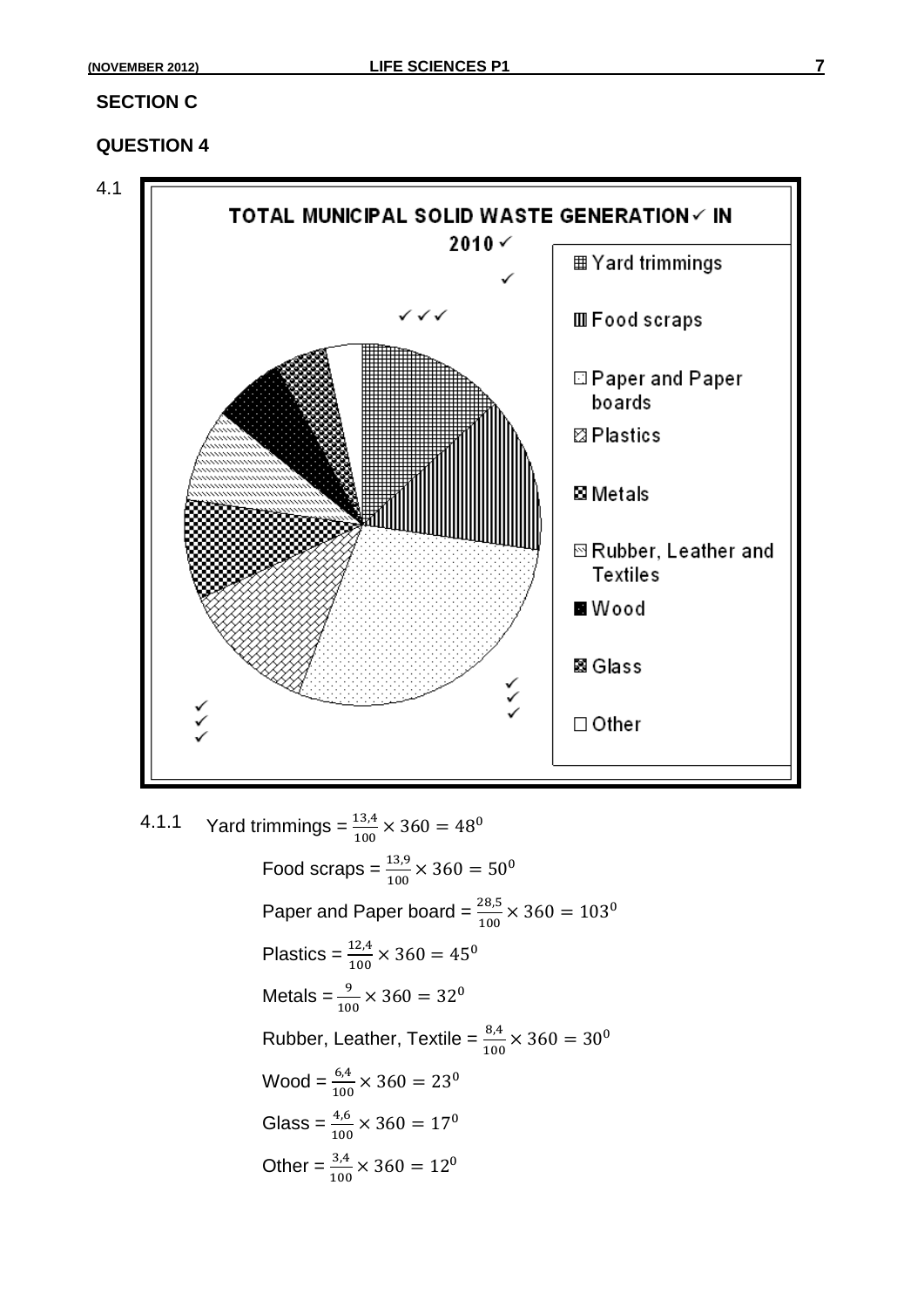| <b>RUBRIC</b> |
|---------------|
|---------------|

| <b>ITEM</b>          | <b>MARKS</b>              |
|----------------------|---------------------------|
| TITLE                | 2                         |
| <b>TYPE OF GRAPH</b> |                           |
|                      | <b>CORRECT PROPORTION</b> |
| $1 - 3$              |                           |
| $4 - 6$              | $\overline{2}$            |
| $7 - 9$              | 3                         |
|                      | <b>LABELS/KEY</b>         |
| $1 - 3$              | 1                         |
| $4 - 6$              | $\overline{2}$            |
| $7 - 9$              | 3                         |
|                      | <b>CALCULATIONS</b>       |
| $1 - 3$              |                           |
| $4 - 6$              | $\overline{2}$            |
| $7 - 9$              | 3                         |

### **If wrong type of graph drawn: marks will be lost for drawing the slice in correct proportion and calculations.** (12)

- 4.1.2 Plastics, **√** Rubber, **√** Glass **√** (3)
- 4.1.3 Compost making **√** (1)
- 4.1.4 Solid wastes may be dumped in drainage channels and gutters causing flooding. √
	- Solid wastes affect soil drainage which hinders the growth of crops. √
	- Some waste materials may be toxic and if consumed by animals can be very dangerous to them.  $\sqrt{ }$
	- If poisonous solid wastes reach the water sources, it can be dangerous to both aquatic organisms and terrestrial organisms that depend on the water source for water needs.  $\sqrt{ }$
	- Poor domestic waste management can also destroy the appearance and aesthetic appeal of the environment and negatively affect the tourism industry.  $\sqrt{ }$
	- When waste like broken bottles are dumped every where, they collect water in them during rainy season and become a breeding ground for mosquitoes, which in turn spread diseases.  $\sqrt{ }$
	- Unsightly, smelly and dirty.  $\sqrt{ }$
	- Attracts vermin and flies.  $\sqrt{ }$
	- Lowers value of property.  $\sqrt{ }$  (Any 4 x 1) (4)